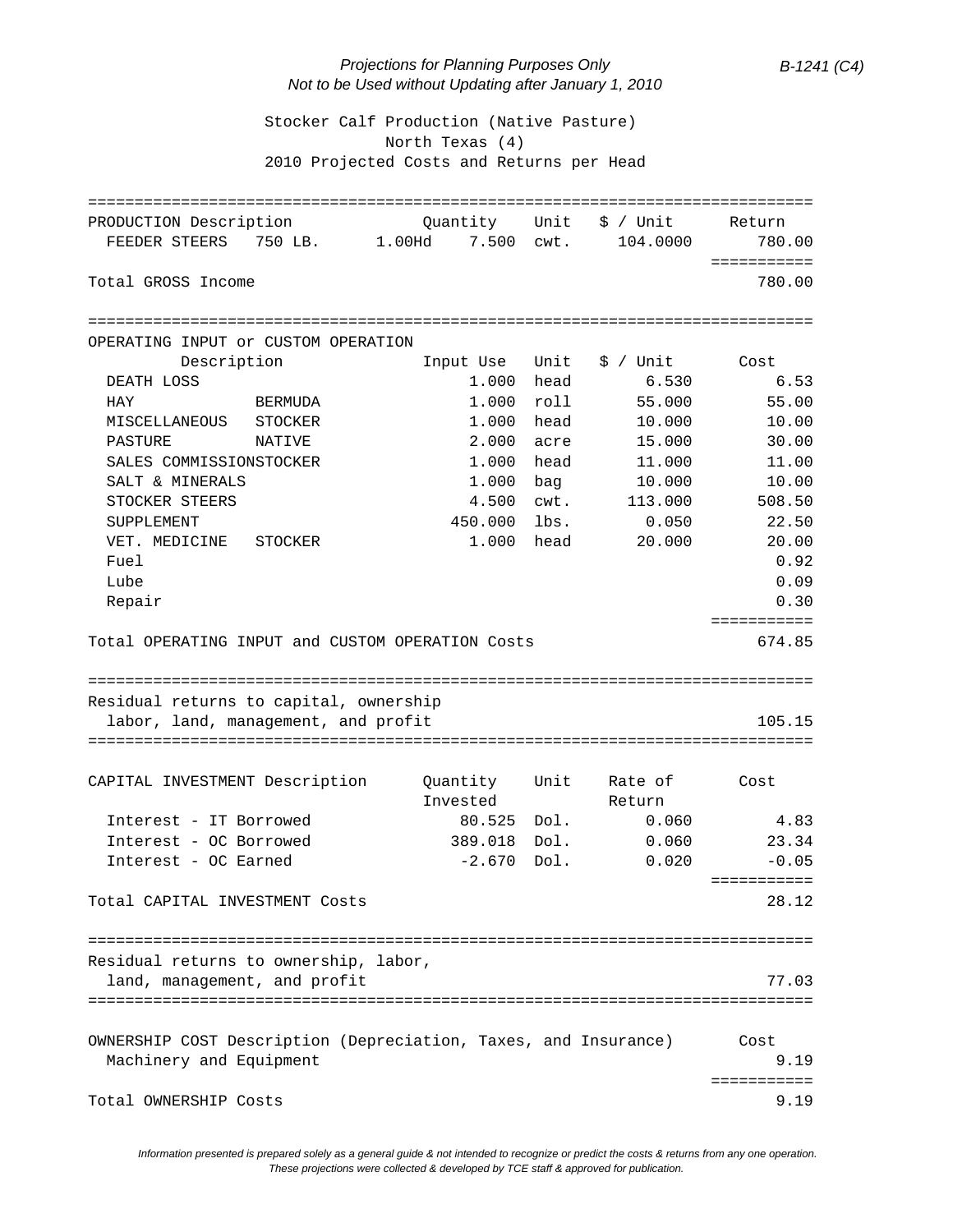| Residual returns to labor, land, management, and profit<br>====================================== |             |  |                                | 67.84                |  |  |
|---------------------------------------------------------------------------------------------------|-------------|--|--------------------------------|----------------------|--|--|
| LABOR COST Description                                                                            |             |  | Input Use Unit Average<br>Rate | Cost                 |  |  |
| Machinery and Equipment<br>Other                                                                  | $4.000$ Hr. |  | $0.280$ Hr. $6.253$<br>5.000   | 1.75<br>20.00        |  |  |
| Total LABOR Costs                                                                                 |             |  |                                | ===========<br>21.75 |  |  |
| Residual returns to land, management, and profit<br>46.09                                         |             |  |                                |                      |  |  |
|                                                                                                   |             |  |                                |                      |  |  |
| Residual returns to management and profit<br>46.09                                                |             |  |                                |                      |  |  |
|                                                                                                   |             |  |                                |                      |  |  |
| Residual returns to profit                                                                        |             |  |                                | 46.09                |  |  |
| Total Projected Cost of Production                                                                |             |  |                                | 733.91               |  |  |